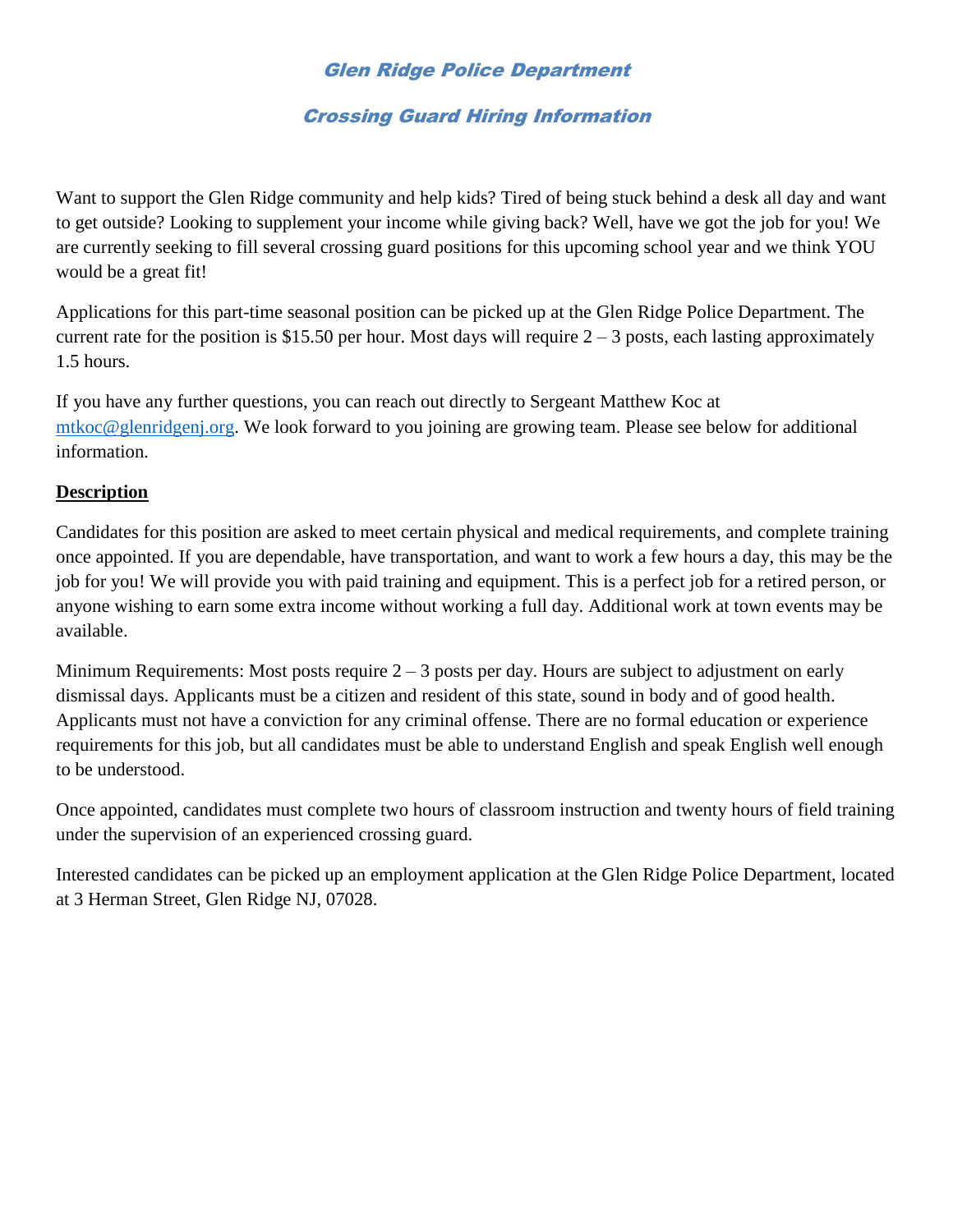#### Post and Time Table

#### \* All times are subjected to change & staffing may be changed based on need without notice\*

| <b>Post Location</b>                           | <b>AM</b>     | Lunch              | <b>PM</b>     |
|------------------------------------------------|---------------|--------------------|---------------|
| Belleville Avenue & Ridgewood Avenue E         | 7:30-9:00     | NO POST            | $2:30-4:00$   |
| Belleville Avenue & Ridgewood Avenue W         | 7:30-9:00     | <b>NO POST</b>     | $2:30-4:00$   |
| Ridgewood Avenue & Bay Avenue                  | 7:30-9:00     | <b>NO POST</b>     | $2:30-4:00$   |
| Ridgewood Avenue & Glen Ridge Parkway          | 7:30-9:00     | <b>NO POST</b>     | $2:30-4:00$   |
| Forest Avenue & Glen Ridge Parkway             | $7:30 - 9:00$ | $11:15 - 12:45$ pm | $2:30 - 4:00$ |
| <b>Bloomfield Avenue &amp; Hillside Avenue</b> | 7:30-9:00     | <b>NO POST</b>     | $2:30-4:00$   |
| Bloomfield Ave. & Ridgewood Ave. (1)           | $7:30 - 9:00$ | $11:15 - 12:45$ pm | $2:30 - 4:00$ |
| Bloomfield Ave. & Ridgewood Ave. (2)           | 7:30-9:00     | <b>NO POST</b>     | $2:30-4:00$   |
| <b>Woodland Avenue &amp; Ridgewood Avenue</b>  | 7:30-9:00     | <b>NO POST</b>     | $2:30-4:00$   |
| <b>Ridgewood Avenue &amp; Clark Street</b>     | $7:30-9:00$   | NO POST            | $2:30-4:00$   |
| Ridgewood Avenue & Washington Street           | $7:30-9:00$   | NO POST            | $2:30-4:00$   |
| Ridgewood Avenue & Linden Avenue               | 7:30-9:00     | <b>NO POST</b>     | $2:30-4:00$   |
| Ridgewood Avenue & Snowden Place               | 7:30-9:00     | <b>NO POST</b>     | $2:30-4:00$   |
| <b>Hawthorne Avenue &amp; Maolis Avenue</b>    | $7:30-9:00$   | NO POST            | $2:30-4:00$   |
| <b>Hawthorne Avenue &amp; Linden Avenue</b>    | $7:30 - 9:00$ | $11:15 - 12:45$ pm | $2:30 - 4:00$ |
| Washington Street & Hillside Avenue            | 7:30-9:00     | NO POST            | 2:30-4:00     |
|                                                |               |                    |               |

# Regular School Day all Schools

# All Schools Half Day

| <b>AM</b>     | Lunch           | <b>PM</b> |
|---------------|-----------------|-----------|
| 7:30-9:00     | 11:30-1:00 PM   |           |
| $7:30-9:00$   | 11:30-1:00 PM   |           |
| $7:30-9:00$   | 11:30-1:00 PM   |           |
| $7:30-9:00$   | 11:30-1:00 PM   |           |
| $7:30 - 9:00$ | 10:30-1:00 PM   |           |
| $7:30-9:00$   | 11:30-1:00 PM   |           |
| $7:30-9:00$   | $10:30-1:00$ PM |           |
| 7:30-9:00     | 11:30-1:00 PM   |           |
| 7:30-9:00     | 11:30-1:00 PM   |           |
| $7:30-9:00$   | 11:30-1:00 PM   |           |
| $7:30-9:00$   | 11:30-1:00 PM   |           |
| 7:30-9:00     | 11:30-1:00 PM   |           |
| $7:30-9:00$   | 11:30-1:00 PM   |           |
| 7:30-9:00     | 11:30-1:00 PM   |           |
| $7:30-9:00$   | 10:30-1:00 PM   |           |
| 7:30-9:00     | 11:30-1:00 PM   |           |
|               |                 |           |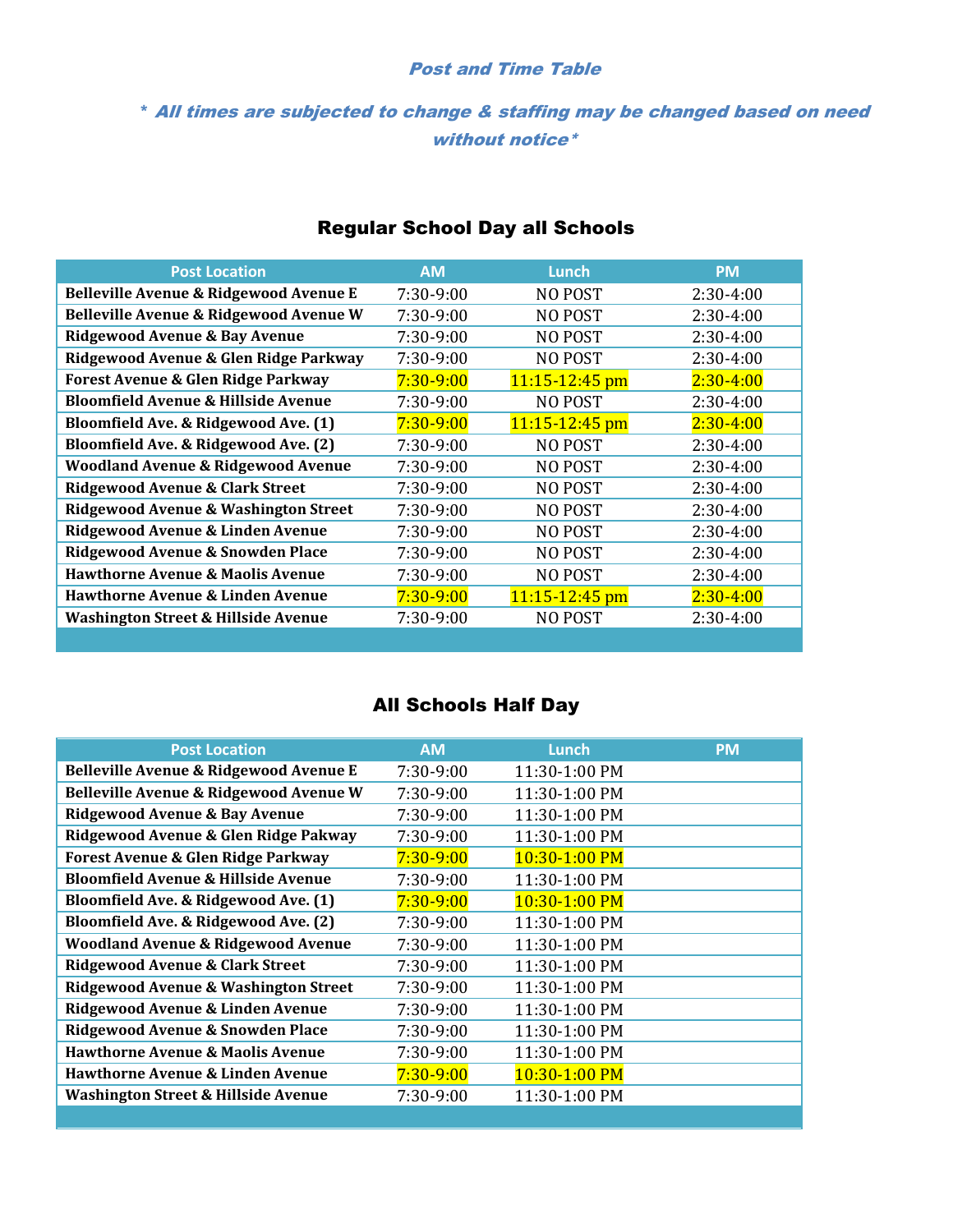| <b>Post Location</b>                            | <b>AM</b>     | Lunch         | <b>PM</b>        |
|-------------------------------------------------|---------------|---------------|------------------|
| Belleville Avenue & Ridgewood Avenue E          | $7:30-9:00$   | 11:30-1:00 PM |                  |
| Belleville Avenue & Ridgewood Avenue W          | 7:30-9:00     | 11:30-1:00 PM |                  |
| Ridgewood Avenue & Bay Avenue                   | 7:30-9:00     | 11:30-1:00 PM |                  |
| Ridgewood Avenue & Glen Ridge Parkway           | 7:30-9:00     | 11:30-1:00 PM |                  |
| <b>Forest Avenue &amp; Glen Ridge Parkway</b>   | $7:30-9:00$   | 10:30-1:00 PM |                  |
| <b>Bloomfield Avenue &amp; Hillside Avenue</b>  | 7:30-9:00     | 11:30-1:00 PM |                  |
| Bloomfield Ave. & Ridgewood Ave. (1)            | $7:30 - 9:00$ | 12:00-1:00 PM | $2:30 - 3:30$ PM |
| Bloomfield Ave. & Ridgewood Ave. (2)            | $7:30-9:00$   | 11:30-1:00 PM | $2:30-3:30$ PM   |
| <b>Woodland Avenue &amp; Ridgewood Avenue</b>   | $7:30 - 9:00$ | 12:00-1:00 PM | $2:30 - 3:30$ PM |
| Ridgewood Avenue & Clark Street                 | $7:30-9:00$   | 12:00-1:00 PM | $2:30-3:30$ PM   |
| <b>Ridgewood Avenue &amp; Washington Street</b> | 7:30-9:00     | 11:30-1:00 PM |                  |
| Ridgewood Avenue & Linden Avenue                | 7:30-9:00     | 11:30-1:00 PM |                  |
| Ridgewood Avenue & Snowden Place                | 7:30-9:00     | 11:30-1:00 PM |                  |
| <b>Hawthorne Avenue &amp; Maolis Avenue</b>     | 7:30-9:00     | 11:30-1:00 PM |                  |
| Hawthorne Avenue & Linden Avenue                | $7:30-9:00$   | 10:30-1:00 PM |                  |
| <b>Washington Street &amp; Hillside Avenue</b>  | $7:30-9:00$   | 11:30-1:00 PM |                  |
|                                                 |               |               |                  |

# All Schools Half Day (High School has a full day)

# High School has a Half Day (All other schools have a full day)

| <b>Post Location</b>                           | <b>AM</b>     | Lunch           | <b>PM</b>        |
|------------------------------------------------|---------------|-----------------|------------------|
| Belleville Avenue & Ridgewood Avenue E         | 7:30-9:00     | <b>NO POST</b>  | $2:30-4:00$      |
| Belleville Avenue & Ridgewood Avenue W         | 7:30-9:00     | <b>NO POST</b>  | $2:30-4:00$      |
| Ridgewood Avenue & Bay Avenue                  | 7:30-9:00     | <b>NO POST</b>  | $2:30-4:00$      |
| Ridgewood Avenue & Glen Ridge Parkway          | $7:30-9:00$   | <b>NO POST</b>  | $2:30-4:00$      |
| Forest Avenue & Glen Ridge Parkway             | $7:30-9:00$   | 11:15-12:45 PM  | $2:30 - 4:00$    |
| <b>Bloomfield Avenue &amp; Hillside Avenue</b> | 7:30-9:00     | NO POST         | $2:30-4:00$      |
| Bloomfield Ave. & Ridgewood Ave. (1)           | $7:30-9:00$   | 12:00-1:00 PM   | $2:30-3:30$ PM   |
| Bloomfield Ave. & Ridgewood Ave. (2)           | 7:30-9:00     | 11:30-1:00 PM   | $2:30-3:30$ PM   |
| <b>Woodland Avenue &amp; Ridgewood Avenue</b>  | $7:30 - 9:00$ | 12:00-1:00 PM   | $2:30-3:30$ PM   |
| <b>Ridgewood Avenue &amp; Clark Street</b>     | $7:30-9:00$   | $12:00-1:00$ PM | $2:30 - 3:30$ PM |
| Ridgewood Avenue & Washington Street           | 7:30-9:00     | <b>NO POST</b>  | $2:30-4:00$      |
| Ridgewood Avenue & Linden Avenue               | 7:30-9:00     | NO POST         | $2:30-4:00$      |
| Ridgewood Avenue & Snowden Place               | 7:30-9:00     | 12:00-1:00 PM   | $2:30-4:00$      |
| <b>Hawthorne Avenue &amp; Maolis Avenue</b>    | 7:30-9:00     | <b>NO POST</b>  | $2:30-4:00$      |
| <b>Hawthorne Avenue &amp; Linden Avenue</b>    | $7:30-9:00$   | 11:15:12:45 PM  | $2:30 - 4:00$    |
| <b>Washington Street &amp; Hillside Avenue</b> | 7:30-9:00     | <b>NO POST</b>  | $2:30-4:00$      |
|                                                |               |                 |                  |